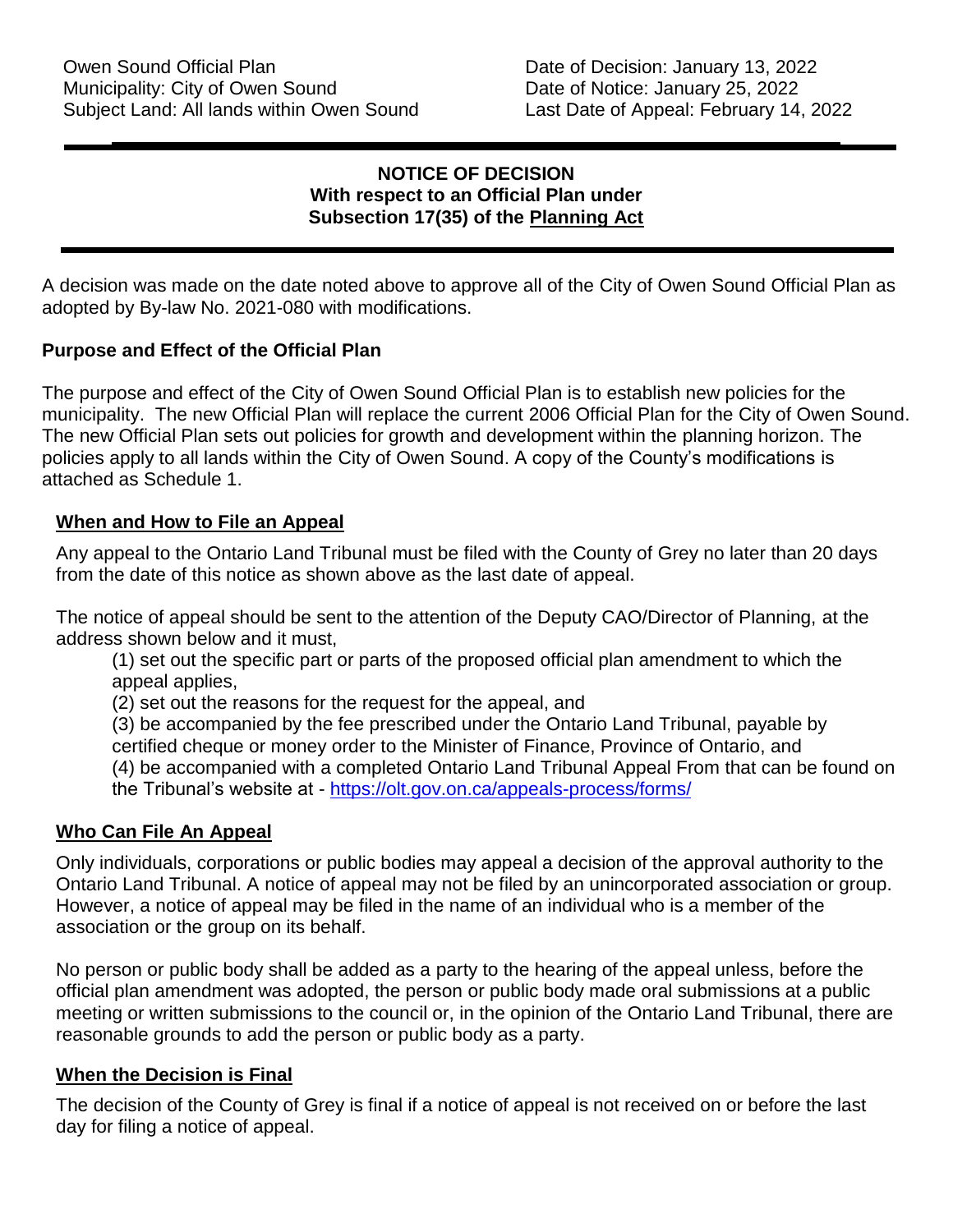#### **What Happens to the Appeal Once Submitted?**

Once an appeal has been received by the County, the County prepares the appeal package and sends this to the Ontario Land Tribunal (OLT). Once OLT receives the appeal, the Notice of Appeal will be reviewed by OLT and an acknowledgment letter will be provided.

#### **Other Related Applications**

• None

#### **Getting Additional Information**

The County of Grey Planning & Development can be contacted at the address noted below. Please note that as of the time of mailing this notice, County Offices are currently closed to the public, but staff are available by phone, mail, or email.

#### **Mailing Address for Filing a Notice of Appeal:**

County of Grey Planning & Development Dept. 595-9<sup>th</sup> Avenue East Owen Sound, ON, N4K 3E3 Tel: 519-376-2205 extension 1232 Fax: 519-376-7970 [planning@grey.ca](mailto:planning@grey.ca)

> Dated and mailed at the City of Owen Sound this 25th day of January 2022

> > Randy Scherzer, MCIP RPP Deputy CAO/Director of Planning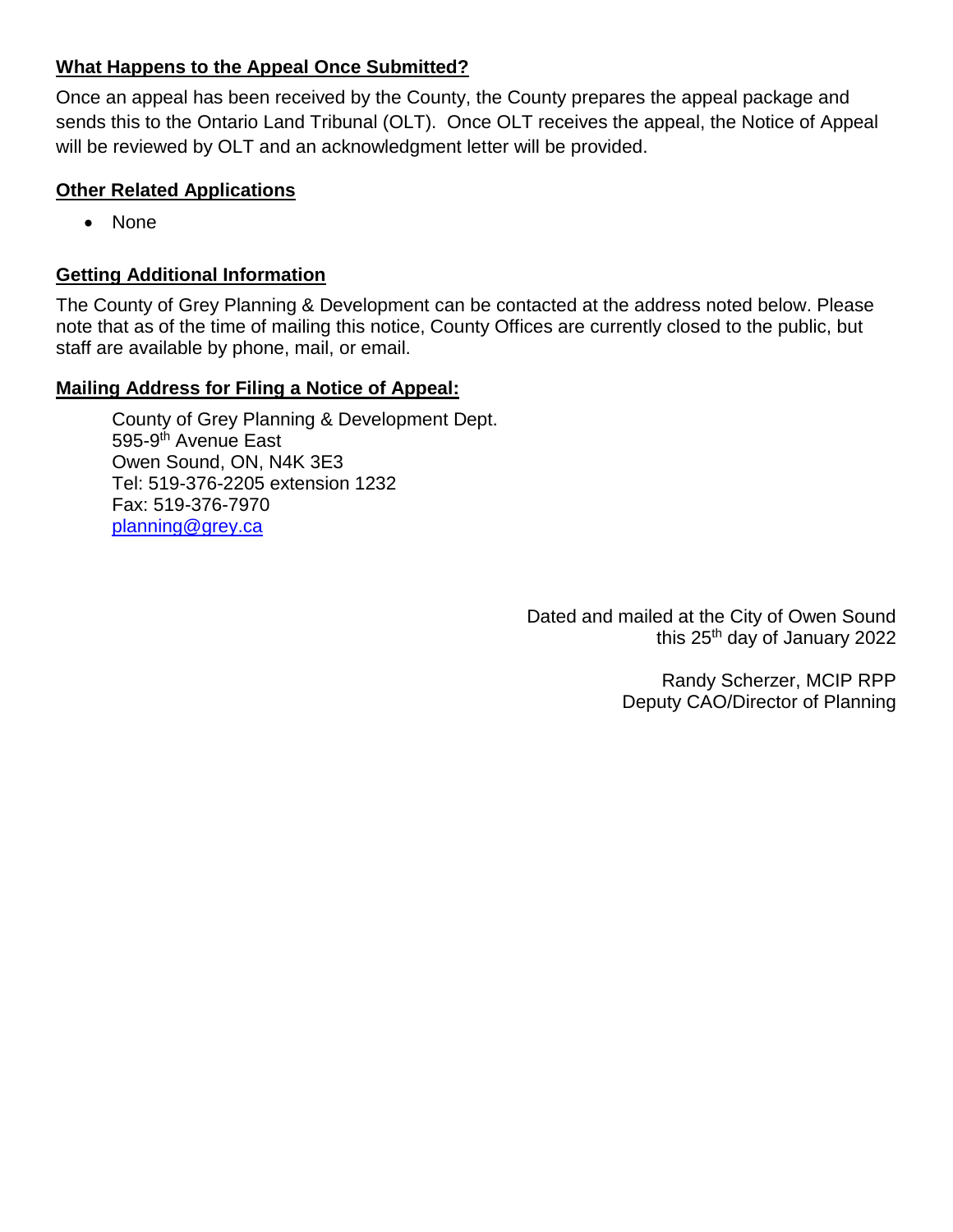### **DECISION With respect to an Official Plan Amendment Subsection 17(34) of the Planning Act**

The County of Grey hereby approves all the City of Owen Sound Official Plan as adopted by By-law No. 2021-080, subject to the modifications contained in Schedule 1.

Schedule 1: Modifications to the City of Owen Sound Official Plan

| <b>Modification</b><br><b>Number</b> | <b>Section</b><br><b>or</b><br><b>Schedule</b><br><b>Number</b> | <b>Adopted Policy or Summary</b>                                                                                                                                                                                                                                                    | <b>Recommended Modification</b>                                                                                                                                                                                                                                                                                                                                            | <b>Policy or Principle Basis for the Proposed</b><br><b>Modification</b>                                                                                                                                                                                                                                                                                                                                                                                      |
|--------------------------------------|-----------------------------------------------------------------|-------------------------------------------------------------------------------------------------------------------------------------------------------------------------------------------------------------------------------------------------------------------------------------|----------------------------------------------------------------------------------------------------------------------------------------------------------------------------------------------------------------------------------------------------------------------------------------------------------------------------------------------------------------------------|---------------------------------------------------------------------------------------------------------------------------------------------------------------------------------------------------------------------------------------------------------------------------------------------------------------------------------------------------------------------------------------------------------------------------------------------------------------|
|                                      | 1.1(1)                                                          | "Provide policies, goals and objectives to<br>guide the development and redevelopment<br>of lands within the City for a period of 25<br>years."                                                                                                                                     | Subsection 1.1(1) is hereby deleted and<br>replaced with the following:<br>"Provide policies, goals and objectives to guide<br>the development and redevelopment of lands<br>within the City for a period equal to the planning<br>horizon of the County of Grey Official Plan."                                                                                           | The County's Growth Management Strategy (GMS)<br>Update has now been finished, but the County<br>Official Plan has not been updated yet, as such the<br>County's planning horizon is still 2038. This<br>modification will allow the City to utilize the 25-year<br>planning horizon without needing to pass another<br>amendment, once the County's Updated GMS has<br>been incorporated into the County Plan through<br>County Official Plan Amendment #11. |
| $\overline{2}$                       | 3.1.1(d)                                                        | "ARUs in a building accessory to a single<br>detached dwelling, semidetached dwelling<br>or row house if the single detached<br>dwelling, semidetached dwelling or row<br>house contains a single residential unit on<br>one lot and subject to the policies of<br>Section 3.1.7.1" | Subjection 3.1.1(d) is hereby deleted and<br>replaced with the following:<br>"ARUs in a building ancillary to a single<br>detached dwelling, semi-detached dwelling or<br>row house if the single detached dwelling, semi-<br>detached dwelling or row house contains no<br>more than two residential units on one lot and<br>subject to the policies of Section 3.1.7.1." | Corrections have been made to section 3.1.1(d) to<br>align with the provisions of the Planning Act that<br>permit Additional Residential Units (ARUs) in both<br>ancillary buildings and in the primary dwelling.                                                                                                                                                                                                                                             |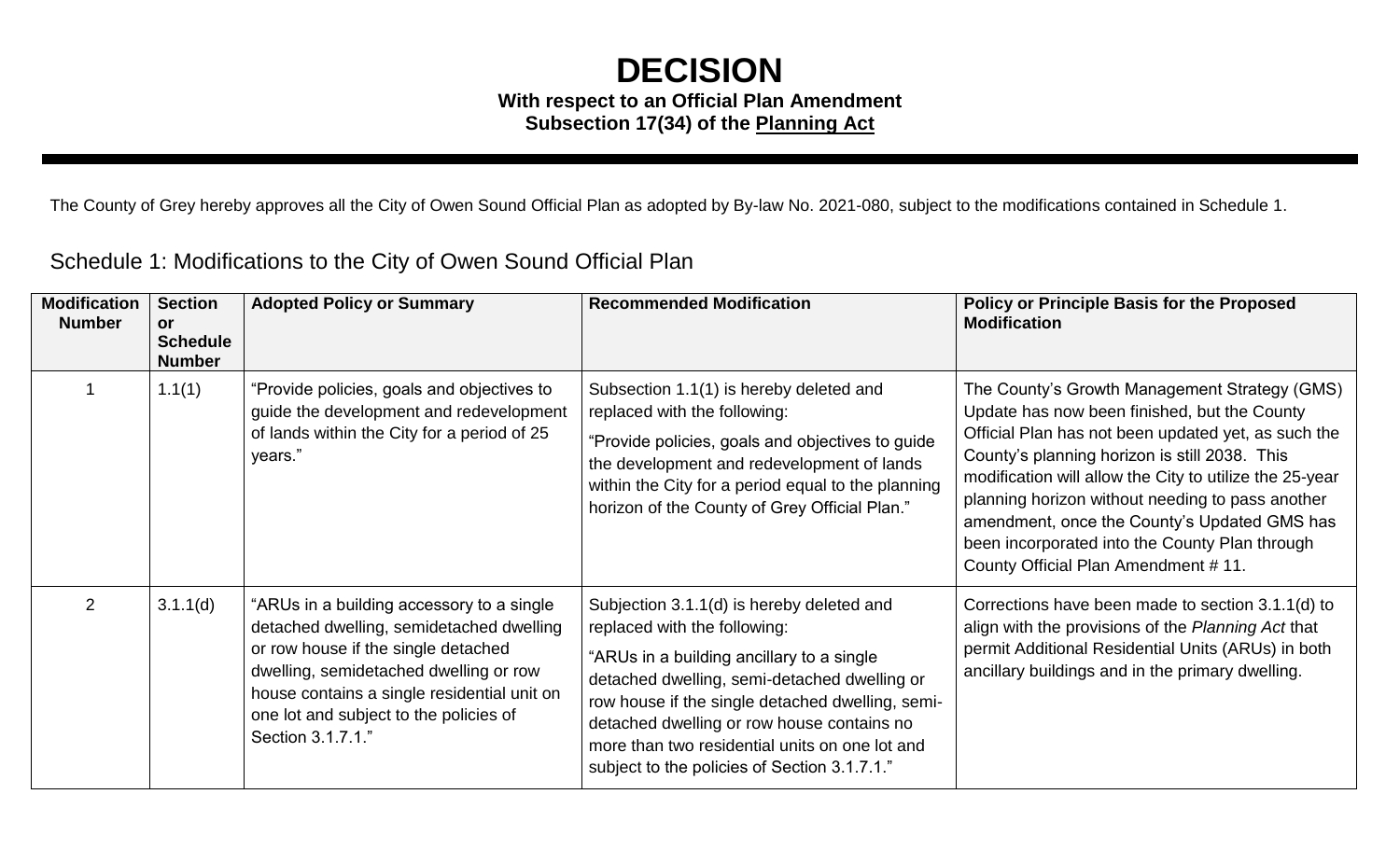| <b>Modification</b><br><b>Number</b> | <b>Section</b><br><b>or</b><br><b>Schedule</b><br><b>Number</b> | <b>Adopted Policy or Summary</b>                                                                                                                                                                                                                                                                                                                                                                                                                                                                                                                                                                                                                                                               | <b>Recommended Modification</b>                                                                                                                                                                                                                                     | <b>Policy or Principle Basis for the Proposed</b><br><b>Modification</b>                                                                                                                                                           |
|--------------------------------------|-----------------------------------------------------------------|------------------------------------------------------------------------------------------------------------------------------------------------------------------------------------------------------------------------------------------------------------------------------------------------------------------------------------------------------------------------------------------------------------------------------------------------------------------------------------------------------------------------------------------------------------------------------------------------------------------------------------------------------------------------------------------------|---------------------------------------------------------------------------------------------------------------------------------------------------------------------------------------------------------------------------------------------------------------------|------------------------------------------------------------------------------------------------------------------------------------------------------------------------------------------------------------------------------------|
| 3                                    | 3.1.7.1(a)                                                      | "a. Not more than two accessory dwelling<br>units are permitted in association with an<br>existing legal dwelling unit on a lot and a lot<br>may not contain more than two accessory<br>dwelling units."                                                                                                                                                                                                                                                                                                                                                                                                                                                                                       | Subsection 3.1.7.1(a) is hereby modified by<br>deleting the word "accessory" and replacing it<br>with the word "ancillary".<br>Subsection 3.1.7.1(a) is hereby further amended<br>by deleting the words "accessory dwelling units"<br>and replacing it with "ARUs". | Similar to modification #2, changes have been<br>made to ensure consistent terminology throughout<br>the Plan.                                                                                                                     |
| $\overline{4}$                       | 3.4.1.3                                                         | "The Regional Shopping Centre<br>designation may permit residential uses,<br>subject to an Official Plan Amendment<br>and/or Zoning Bylaw Amendment with<br>appropriate studies, to create a well-<br>balanced and integrated, mixed use<br>commercial centre. An application for<br>Residential development shall consider the<br>following:<br>a) Adequate parking for residential and<br>non-residential uses.<br>b) Appropriate buffering and/or<br>integration of the residential uses<br>and other permitted uses.<br>c) Analysis of land use compatibility<br>considerations, such as noise and<br>traffic.<br>d) Implementation of urban design<br>policies, any approved urban design | Subsection 3.4.1.3 is hereby modified by<br>deleting the words "an Official Plan Amendment<br>and/or" in the first sentence of this section and<br>replacing it with the word "a".                                                                                  | Clarifying that an official plan amendment would not<br>be needed to permit residential development in the<br>Regional Shopping Centre designation, provided<br>criteria (a) $-$ (d) can be met with a zoning by-law<br>amendment. |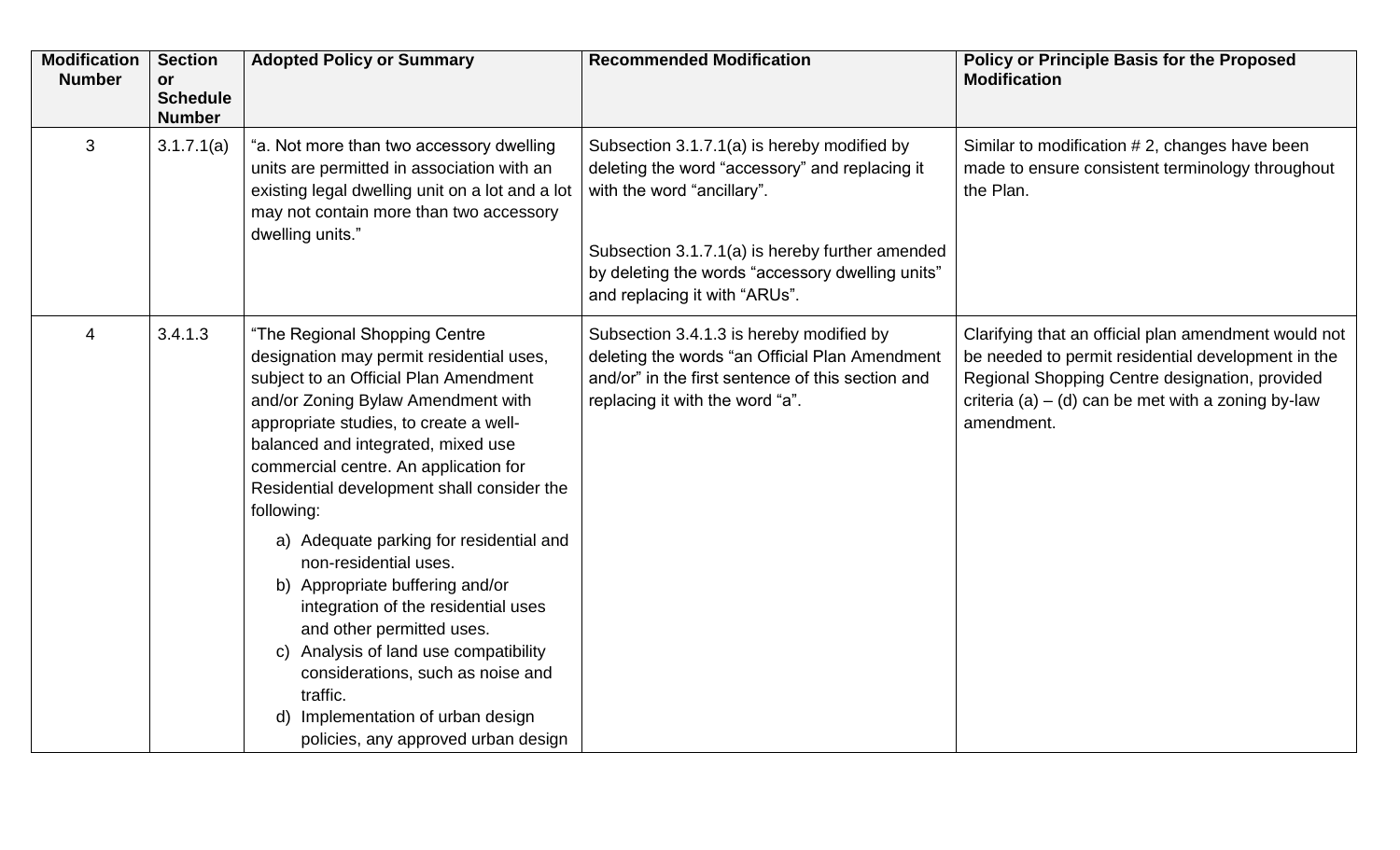| <b>Modification</b><br><b>Number</b> | <b>Section</b><br><b>or</b><br><b>Schedule</b><br><b>Number</b> | <b>Adopted Policy or Summary</b>                                                                                                                                                                                                                                                                   | <b>Recommended Modification</b>                                                                                                                                                                                                                                                                                                                                                                                                                                                                               | <b>Policy or Principle Basis for the Proposed</b><br><b>Modification</b>                                                                                                                                                                                                                                                                                                                                                                                                                                                                                                                                                                                                              |
|--------------------------------------|-----------------------------------------------------------------|----------------------------------------------------------------------------------------------------------------------------------------------------------------------------------------------------------------------------------------------------------------------------------------------------|---------------------------------------------------------------------------------------------------------------------------------------------------------------------------------------------------------------------------------------------------------------------------------------------------------------------------------------------------------------------------------------------------------------------------------------------------------------------------------------------------------------|---------------------------------------------------------------------------------------------------------------------------------------------------------------------------------------------------------------------------------------------------------------------------------------------------------------------------------------------------------------------------------------------------------------------------------------------------------------------------------------------------------------------------------------------------------------------------------------------------------------------------------------------------------------------------------------|
|                                      |                                                                 | guidelines and objectives of this<br>Plan."                                                                                                                                                                                                                                                        |                                                                                                                                                                                                                                                                                                                                                                                                                                                                                                               |                                                                                                                                                                                                                                                                                                                                                                                                                                                                                                                                                                                                                                                                                       |
| 5                                    | 3.2.3.2                                                         | "Drive-through and curbside pickup<br>facilities may be permitted on lands<br>designated for commercial use. Drive-<br>through facilities are discouraged in the<br>River District. Provisions to permit and/or<br>regulate drive-through facilities will be<br>implemented in the Zoning By-law." | Subjection 3.2.3.2 is hereby deleted and<br>replaced with the following:<br>"Drive-through and curbside pickup facilities may<br>be permitted on lands designated for<br>commercial use. Drive-through facilities are not<br>permitted in the River District. Provisions to<br>permit and/or regulate drive-through facilities will<br>be implemented in the Zoning By-law."                                                                                                                                  | The City policy is to not permit drive-throughs in<br>the River District and the adopted policy would<br>have conflicted with Subsection 3.3.1.1(j).                                                                                                                                                                                                                                                                                                                                                                                                                                                                                                                                  |
| 6                                    | 5.1.4.15                                                        | A new subsection to be added at the end of<br>the existing Parking section of the City<br>Plan.                                                                                                                                                                                                    | A new subsection 15 is hereby added onto the<br>end of section 5.1.4 as follows:<br>"The City may consider reducing the required<br>number of parking spaces needed for<br>development or redevelopment where the<br>following criteria have been justified:<br>a) Demonstration that the proposed use<br>does not require the stated level of<br>parking e.g. affordable housing whereby<br>car ownership would be low, or<br>b) An agreement has been registered on-<br>title to provide off-site parking." | Parking is generally regulated by the zoning by-law,<br>rather than in the official plan. This proposed<br>modification will offer guidance on how one<br>considers a parking reduction from the<br>requirements in the zoning by-law. The City already<br>considers parking reductions through zoning<br>amendment and in other policies of this Plan such<br>as $3.3.6.1(g)$ . The need for an over-supply of<br>parking can be a barrier to affordable housing and<br>other pedestrian oriented design objectives. This<br>policy will not compel the City to reduce its parking<br>standards, but rather would support staff and<br>Council in doing so in appropriate scenarios. |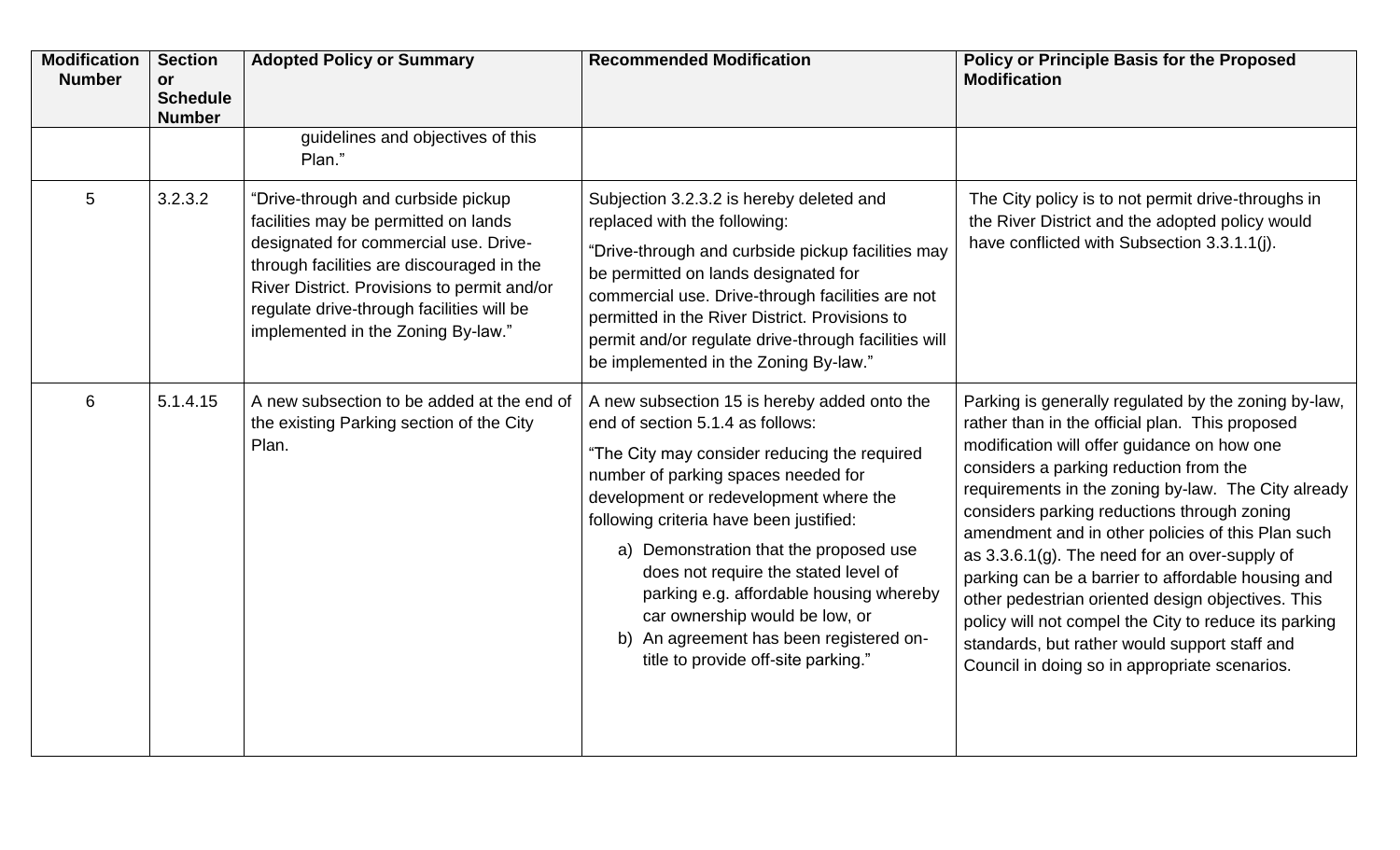| <b>Modification</b><br><b>Number</b> | <b>Section</b><br><b>or</b><br><b>Schedule</b><br><b>Number</b> | <b>Adopted Policy or Summary</b>                                                                                                                                                                                                                                                                                         | <b>Recommended Modification</b>                                                                                                                                                                                                                                                                                                                   | <b>Policy or Principle Basis for the Proposed</b><br><b>Modification</b>                                                                                            |
|--------------------------------------|-----------------------------------------------------------------|--------------------------------------------------------------------------------------------------------------------------------------------------------------------------------------------------------------------------------------------------------------------------------------------------------------------------|---------------------------------------------------------------------------------------------------------------------------------------------------------------------------------------------------------------------------------------------------------------------------------------------------------------------------------------------------|---------------------------------------------------------------------------------------------------------------------------------------------------------------------|
| $\overline{7}$                       | 3.7.4                                                           | Subheading in this section currently reads:<br>"8 <sup>th</sup> Street East from 10 <sup>th</sup> Avenue East to<br>17 <sup>th</sup> Avenue East"                                                                                                                                                                        | The reference to "17 <sup>th</sup> Avenue East" with respect<br>to the Health and Education District is hereby<br>deleted and replaced with "20 <sup>th</sup> Avenue East".                                                                                                                                                                       | Reference to 17 <sup>th</sup> Avenue East was minor<br>typographical error. The Health and Education<br>District is to be extended to 20 <sup>th</sup> Avenue East. |
| 8                                    | 3.1.5.5                                                         | A new subsection to be added at the end of<br>the existing Attainable & Rental Housing<br>section of the City Plan.                                                                                                                                                                                                      | A new subsection 3.1.5.5 is hereby added as<br>follows:<br>"For the purpose of this Official Plan, attainable<br>housing units are those that do not meet the<br>provincial definition for 'affordable' rental rates<br>but whose rental rates are less than the current<br>market rate and attainable to the City's residents<br>and workforce." | Clarification on the term 'attainable' which is not<br>otherwise defined in the Plan or the Provincial<br>Policy Statement.                                         |
| 9                                    | Schedule<br>A <sub>1</sub>                                      | Clarification of mapping.                                                                                                                                                                                                                                                                                                | Schedule A1 is hereby deleted and replaced by<br>a new Schedule A1 which redesignates lands at<br>the corner of 9 <sup>th</sup> Avenue East and 26 <sup>th</sup> Street<br>East from 'Neighbourhood Commercial' to<br>'Arterial Commercial'.<br><b>Link to modified Schedule A1</b>                                                               | A minor change to lands to shift the existing<br>commercial designation to Arterial Commercial.                                                                     |
| 10                                   | 4.2.4.1                                                         | "Relocation of the trail network to facilitate<br>development of abutting lands may be<br>permitted without amendment to this Plan<br>provided that the trail remains continuous in<br>a linear fashion with safe road crossings<br>and that the design is consistent with the<br>needs of a variety of trail users. Any | Section 4.2.4.1 is hereby deleted and replaced<br>with the following:<br>"The County maintains a trail along the former<br>railway corridor that bisects the Sydenham<br>Heights Planning Area. Appropriate setbacks<br>may be required as development occurs within                                                                              | A minor wording change, similar to what was in the<br>former City Official Plan, which also reflects the<br>County's long-term goals for the C.P. Rail Trail.       |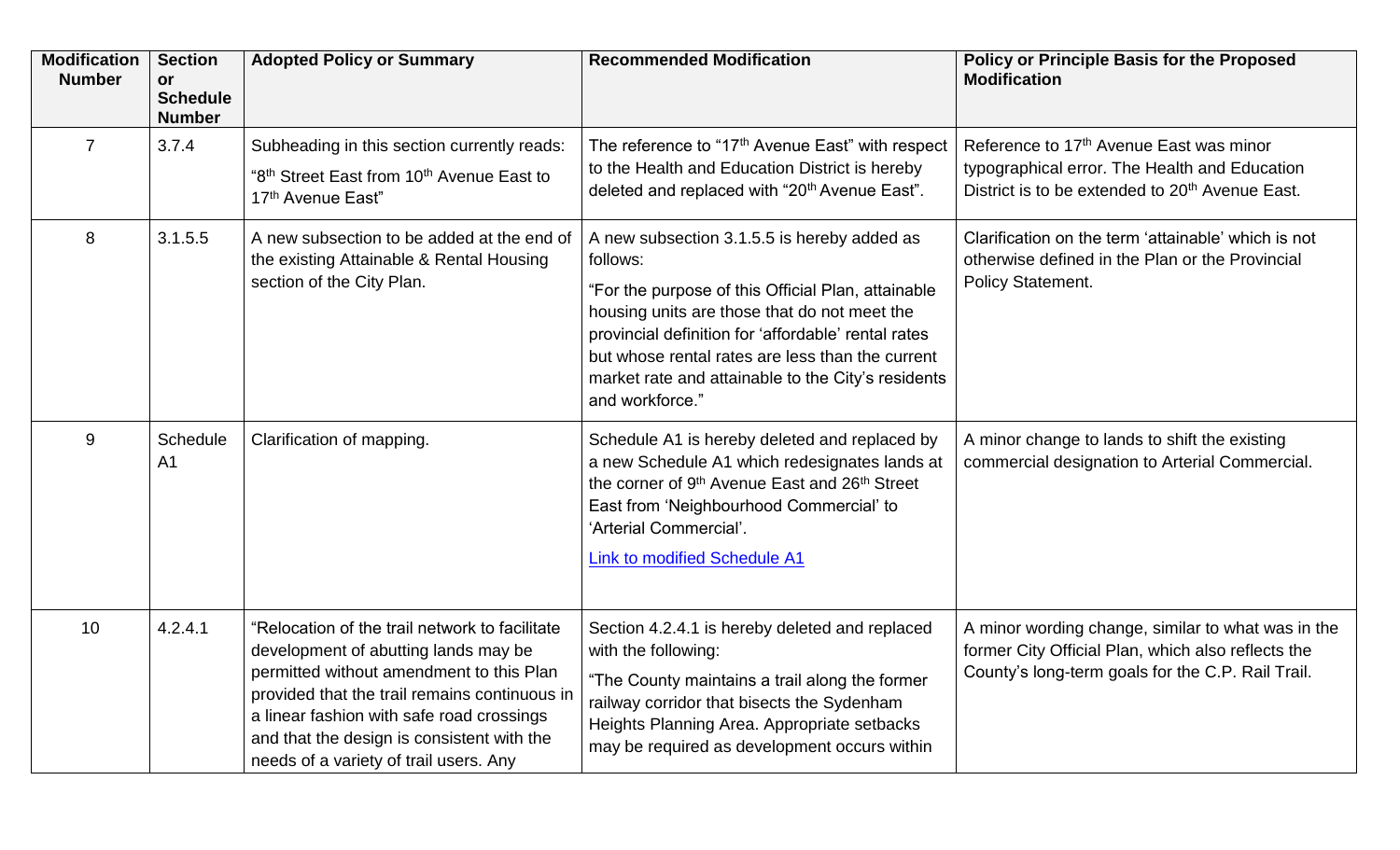| <b>Modification</b><br><b>Number</b> | <b>Section</b><br>or<br><b>Schedule</b><br><b>Number</b> | <b>Adopted Policy or Summary</b>                                                                                                                                                                                                          | <b>Recommended Modification</b>                                                                                                                                                                                                                                                                                                                                                                                                                                                                                                                                      | <b>Policy or Principle Basis for the Proposed</b><br><b>Modification</b>                                                 |
|--------------------------------------|----------------------------------------------------------|-------------------------------------------------------------------------------------------------------------------------------------------------------------------------------------------------------------------------------------------|----------------------------------------------------------------------------------------------------------------------------------------------------------------------------------------------------------------------------------------------------------------------------------------------------------------------------------------------------------------------------------------------------------------------------------------------------------------------------------------------------------------------------------------------------------------------|--------------------------------------------------------------------------------------------------------------------------|
|                                      |                                                          | potential trail relocation shall require<br>agreements with and approval from the<br>County of Grey."                                                                                                                                     | this area. Potential relocation of the trail to<br>facilitate development of abutting lands may be<br>permitted without amendment to this Plan<br>provided the trail remains continuous in a linear<br>fashion with safe road crossings, the design is<br>consistent with the needs of a variety of trail<br>users, and the potential relocation does not<br>conflict with the County's long-term goals and<br>objectives for the former railway corridor. Any<br>potential trail relocation shall require agreements<br>with and approval from the County of Grey." |                                                                                                                          |
| 11                                   | 7.4.7.2                                                  | "Access for snowmobiles or other<br>motorized recreational vehicles will be<br>limited to specific routes."                                                                                                                               | Section 7.4.7.2 is hereby deleted and replaced<br>with the following:<br>"Access for snowmobiles or other motorized<br>recreational vehicles will be limited to specific<br>routes, as per City by-laws, legislation, and/or<br>agreements with trail owners."                                                                                                                                                                                                                                                                                                       | The County does not currently permit ATVs on<br>those sections of the C.P. Rail Trail in the City.                       |
| 12                                   | 7.4.7.3                                                  | "The City supports maintaining and<br>improving abandoned rail corridors for trail<br>and recreational uses and will collaborate<br>with the County on the potential transition<br>of a rail corridor to a trail or recreational<br>use." | Section 7.4.7.3 is hereby deleted and replaced<br>with the following:<br>"The City supports maintaining and improving<br>abandoned rail corridors for trail and recreational<br>uses and will continue to collaborate with the<br>County on using the rail corridor as a trail or<br>recreational use in accordance with the County's<br>long-term goals and objectives for the former<br>railway corridor."                                                                                                                                                         | Similar to modification #10, a minor modification to<br>reflect the County's long-term plans for the C.R.<br>Rail Trail. |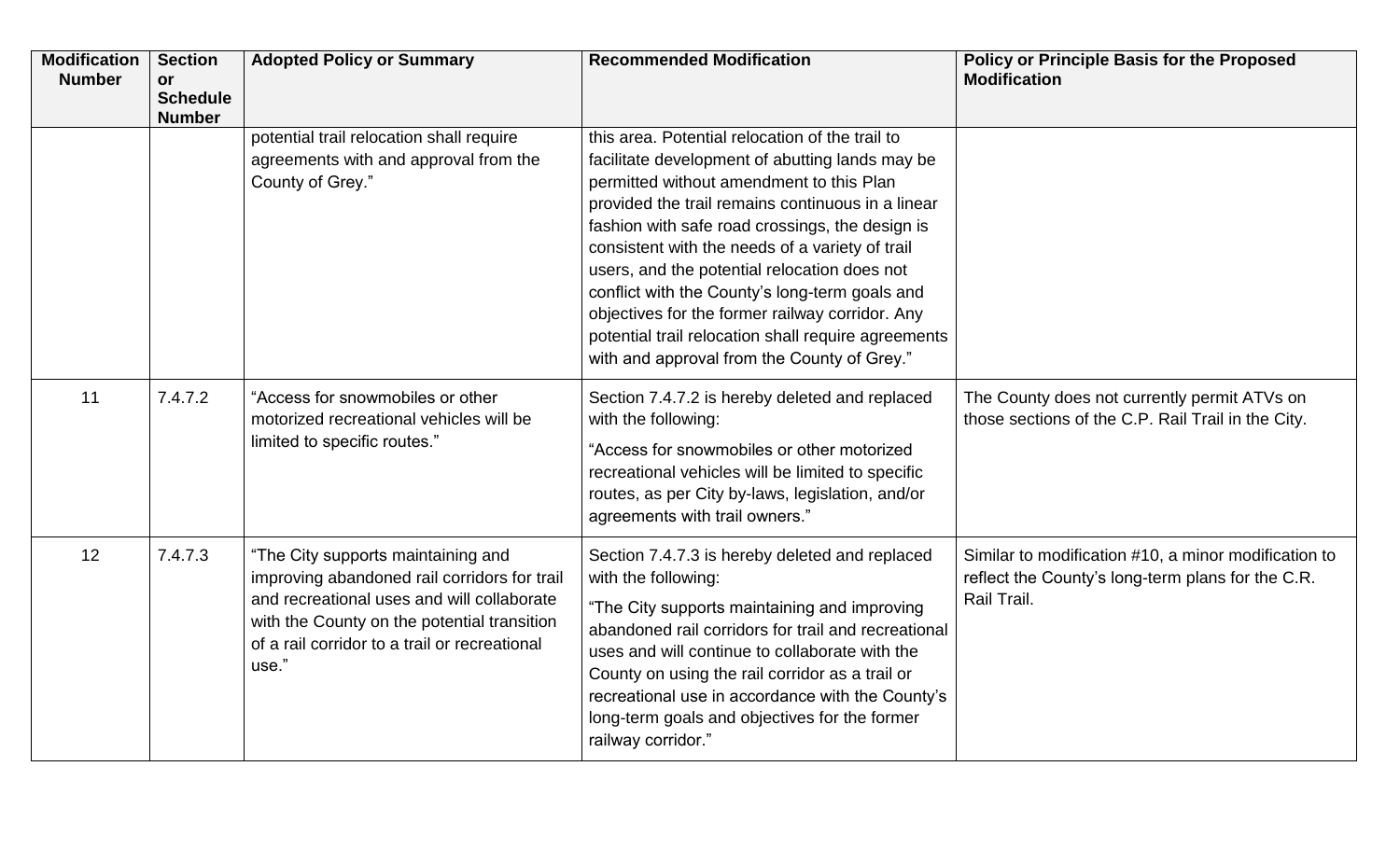| <b>Modification</b><br><b>Number</b> | <b>Section</b><br><b>or</b><br><b>Schedule</b><br><b>Number</b> | <b>Adopted Policy or Summary</b>                                                                                                                                                                                                                                                                                                                                                                                                                                                                                                                                                                                                                                                                                                                         | <b>Recommended Modification</b>                                                                                                                                                                                                                                                                                                                              | <b>Policy or Principle Basis for the Proposed</b><br><b>Modification</b>                                                                                                                                                                                                                                                                                                                                                                                                                                       |
|--------------------------------------|-----------------------------------------------------------------|----------------------------------------------------------------------------------------------------------------------------------------------------------------------------------------------------------------------------------------------------------------------------------------------------------------------------------------------------------------------------------------------------------------------------------------------------------------------------------------------------------------------------------------------------------------------------------------------------------------------------------------------------------------------------------------------------------------------------------------------------------|--------------------------------------------------------------------------------------------------------------------------------------------------------------------------------------------------------------------------------------------------------------------------------------------------------------------------------------------------------------|----------------------------------------------------------------------------------------------------------------------------------------------------------------------------------------------------------------------------------------------------------------------------------------------------------------------------------------------------------------------------------------------------------------------------------------------------------------------------------------------------------------|
| 13                                   | 4.2.7.2                                                         | "Phase 1 development is projected to<br>accommodate up to 1,350 units providing a<br>range and mix of unit types in support of<br>the overall planned density target,<br>excluding any infill, intensification or<br>redevelopment. The City will monitor the<br>unit numbers and density target through the<br>development approvals process."                                                                                                                                                                                                                                                                                                                                                                                                          | Section 4.2.7.2 is hereby modified by deleting<br>the phrase "up to 1,350 units providing".                                                                                                                                                                                                                                                                  | A minor revision to the unit totals, should plans<br>change for Sydenham Heights Phase 1.                                                                                                                                                                                                                                                                                                                                                                                                                      |
| 14                                   | 4.2.7.3                                                         | "Development beyond 1,350 units in Phase<br>1 before 2026 will be subject to further<br>assessment and approval in accordance<br>with the projected growth needs, to the<br>satisfaction of the City. No development will<br>be permitted beyond Phase 1 as shown on<br>Schedule 'A2' until development in Phase 1<br>is substantially complete, there is<br>justification for additional development and<br>the necessary water and wastewater<br>infrastructure construction has proceeded<br>such that Phase 2 can be adequately<br>serviced. No amendment will be required to<br>the plan for additional growth beyond<br>Phase 1 provided the development is within<br>the servicing capacity and the above-noted<br>criteria have been satisfied." | Section 4.2.7.3 is hereby modified by deleting<br>the first sentence of this subsection. The deleted<br>first sentence previously read as follows:<br>"Development beyond 1,350 units in Phase 1<br>before 2026 will be subject to further<br>assessment and approval in accordance with<br>the projected growth needs, to the satisfaction of<br>the City." | The reference to 2026 relates back to the former<br>County Official Plan, which had a planning horizon<br>of 2026, which then had growth projections tied to<br>that date. Given the changes in the County's<br>planning horizon and the City's population<br>projections, the reference to 1,350 units and a<br>horizon of 2026 may simply no longer be valid. The<br>key portion of this section remains intact i.e.<br>development in phase 2 does not occur until phase<br>1 is substantially constructed. |
| 15                                   | 4.3.2.3                                                         | "Where a development within the West<br>Harbour Planning Area is proposed and a                                                                                                                                                                                                                                                                                                                                                                                                                                                                                                                                                                                                                                                                          | Subsection 4.3.2.3 is hereby deleted.                                                                                                                                                                                                                                                                                                                        | This section of the Plan needed to be updated<br>based on the provincial changes to section 37 of the                                                                                                                                                                                                                                                                                                                                                                                                          |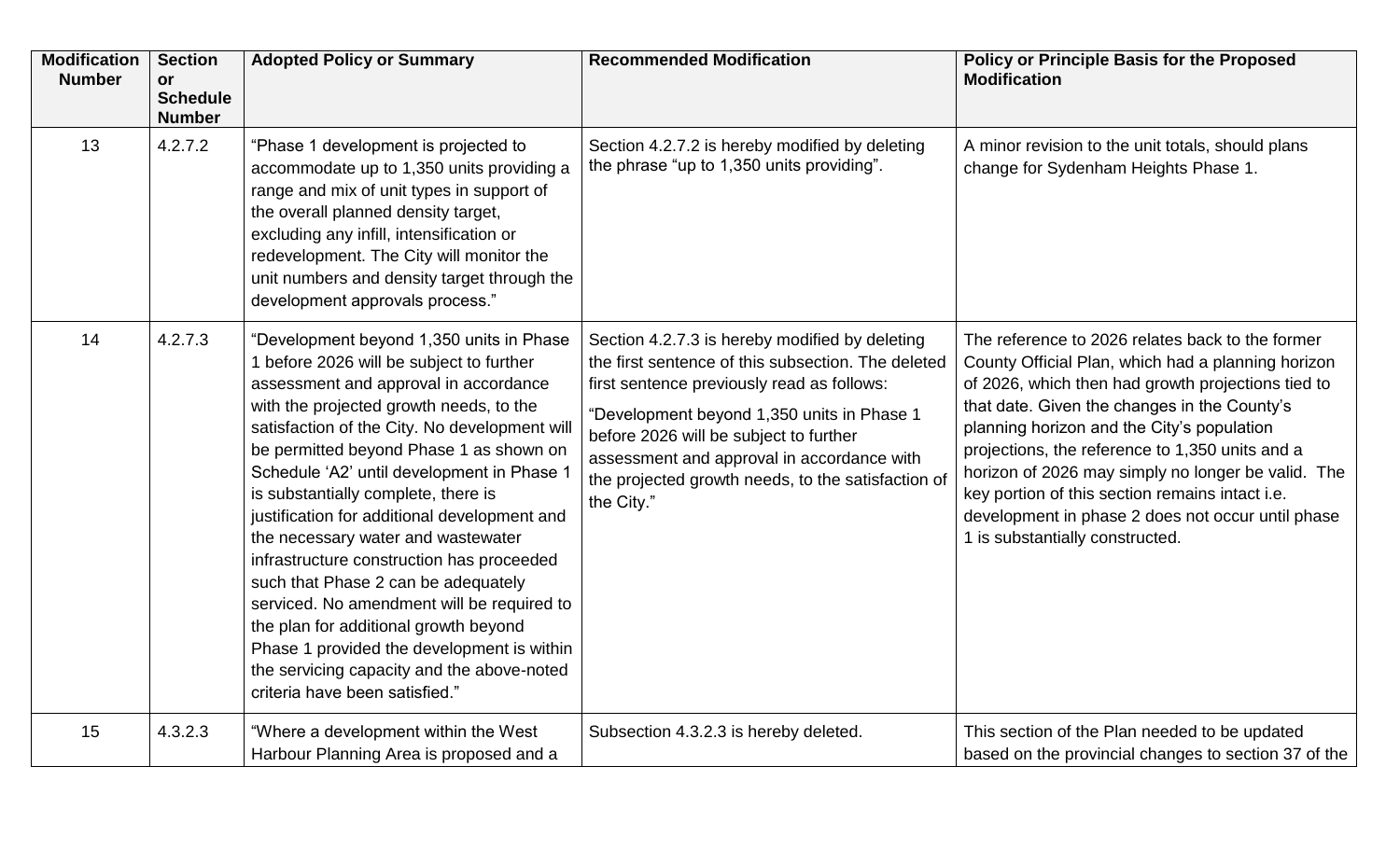| <b>Modification</b><br><b>Number</b> | <b>Section</b><br>or<br><b>Schedule</b><br><b>Number</b> | <b>Adopted Policy or Summary</b>                                                                                                                                                                                                                                                                                                                                                                                    | <b>Recommended Modification</b>                                                                                                                                              | <b>Policy or Principle Basis for the Proposed</b><br><b>Modification</b>                                                                  |
|--------------------------------------|----------------------------------------------------------|---------------------------------------------------------------------------------------------------------------------------------------------------------------------------------------------------------------------------------------------------------------------------------------------------------------------------------------------------------------------------------------------------------------------|------------------------------------------------------------------------------------------------------------------------------------------------------------------------------|-------------------------------------------------------------------------------------------------------------------------------------------|
|                                      |                                                          | parkland dedication exceeding the<br>requirements of Section 9.7.4 of this Plan is<br>agreed upon, the City may provide that<br>Section 9.1.5 of this Plan respecting a by-<br>law for increased density applies subject to<br>the requirements of the Planning Act. It is<br>acknowledged that the City has entered<br>into a lease agreement with Transport<br>Canada for the East and West waterfront<br>lands." |                                                                                                                                                                              | Planning Act regarding bonusing.                                                                                                          |
| 16                                   | 7.1.2.8(f)                                               | "Using the provisions of Section 37 of the<br>Planning Act in order to maintain the<br>integrity of identified built heritage<br>resources;"                                                                                                                                                                                                                                                                        | Subsection 7.1.2.8(f) is hereby deleted, and the<br>remaining subsections are re-lettered<br>accordingly.                                                                    | This section of the Plan needed to be updated<br>based on the provincial changes to section 37 of the<br>Planning Act regarding bonusing. |
| 17                                   | 7.4.2.4(g)                                               | "g. Bonusing."                                                                                                                                                                                                                                                                                                                                                                                                      | Subsection 7.4.2.4(g) is hereby deleted, and the<br>"; and" in subsection (f) is hereby deleted and<br>replaced with a ".", based on it being the end of<br>this subsection. | This section of the Plan needed to be updated<br>based on the provincial changes to section 37 of the<br>Planning Act regarding bonusing. |
| 18                                   | 9.1.5                                                    | 9.1.5 Bonus Zoning – entire section to be<br>deleted.                                                                                                                                                                                                                                                                                                                                                               | Section 9.1.5 is hereby deleted, and the<br>remaining sections are re-numbered<br>accordingly.                                                                               | This section of the Plan needed to be updated<br>based on the provincial changes to section 37 of the<br>Planning Act regarding bonusing. |
| 19                                   | 4.4.1.3                                                  | "In areas designated Waterfront Mixed Use<br>"A" on Schedule 'A4'; residential,<br>neighbourhood commercial and institutional                                                                                                                                                                                                                                                                                       | Section 4.4.1.3 is hereby deleted and replaced<br>with the following:<br>"In areas designated Waterfront Mixed Use "A"                                                       | Minor wording changes to add additional clarity to<br>this section.                                                                       |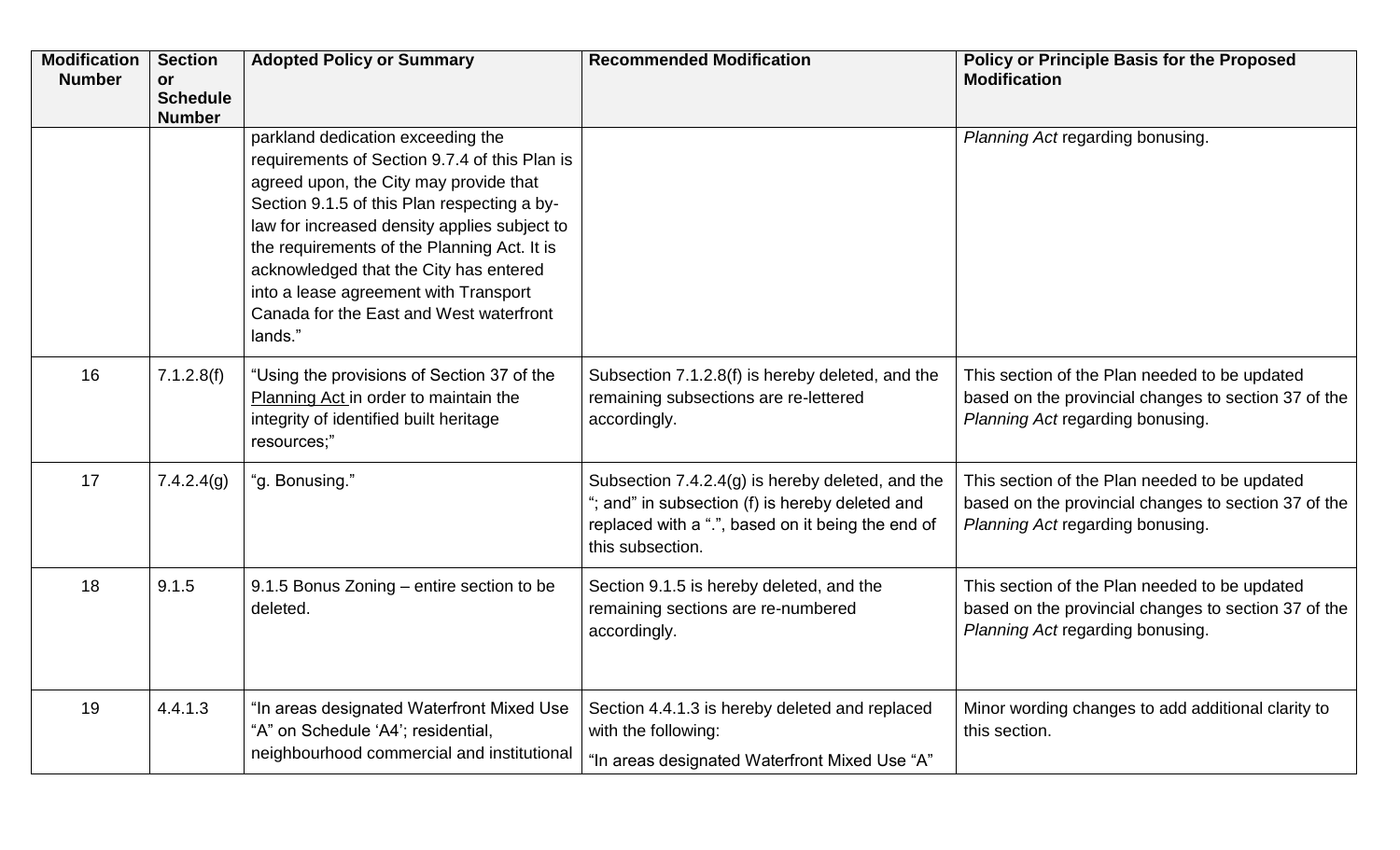| <b>Modification</b><br><b>Number</b> | <b>Section</b><br>or<br><b>Schedule</b> | <b>Adopted Policy or Summary</b>                                                                                                                                                                                                                                                                                                                                                                                                                                                                                                         | <b>Recommended Modification</b>                                                                                                                                                                                                                                                                                                                                                                                                                                                                                        | <b>Policy or Principle Basis for the Proposed</b><br><b>Modification</b>                                                                                                                                                                                |
|--------------------------------------|-----------------------------------------|------------------------------------------------------------------------------------------------------------------------------------------------------------------------------------------------------------------------------------------------------------------------------------------------------------------------------------------------------------------------------------------------------------------------------------------------------------------------------------------------------------------------------------------|------------------------------------------------------------------------------------------------------------------------------------------------------------------------------------------------------------------------------------------------------------------------------------------------------------------------------------------------------------------------------------------------------------------------------------------------------------------------------------------------------------------------|---------------------------------------------------------------------------------------------------------------------------------------------------------------------------------------------------------------------------------------------------------|
|                                      | <b>Number</b>                           | uses shall be permitted in accordance with<br>Section 3.8 of this Plan. Development in an<br>integrated manner is encouraged providing<br>a wide array of commercial, residential and<br>institutional uses and purposes with<br>intensification over time. Commercial<br>development can serve the needs of the<br>neighbourhood and the City, however the<br>mixed land use designation is not primarily<br>intended for commercial development. This<br>designation strongly encourages medium<br>and high-density residential uses." | on Schedule 'A4'; residential, neighbourhood<br>commercial and institutional uses shall be<br>permitted in accordance with Section 3.8 of this<br>Plan. Development and intensification in an<br>integrated manner is encouraged with the vision<br>of medium and high density residential uses as<br>the primary uses. Commercial and institutional<br>uses are permitted as secondary uses to<br>support the residential uses. This designation<br>strongly encourages medium and high-density<br>residential uses." |                                                                                                                                                                                                                                                         |
| 20                                   | 6.1.1.3                                 | "Enhance and expand the natural heritage<br>system outlined on Schedule 'A' - Land<br>Use by designating and protecting<br>significant components and natural<br>linkages with other green spaces."                                                                                                                                                                                                                                                                                                                                      | Subsection 6.1.1.3 is hereby modified by adding<br>the following clause after the end of the existing<br>subsection.<br>"Linkages are mapped in the County Official<br>Plan. Policies for these linkages shall defer to<br>the County Plan, unless otherwise defined by<br>the City."                                                                                                                                                                                                                                  | A modification to note that there are existing<br>linkages in the City which are mapped in the County<br>Plan.                                                                                                                                          |
| 21                                   | 6.1.3.3                                 | "Develop a City Tree By-law that regulates<br>the destruction, injuring or removal of trees<br>in hazard lands, rights of way, public lands<br>and significant woodlots in accordance with<br>the County of Grey Forest Management<br>By-law."                                                                                                                                                                                                                                                                                           | Subsection 6.1.3.3 is hereby deleted and<br>replaced with the following:<br>"Develop a City Tree By-law that regulates the<br>destruction, injuring or removal of trees in<br>hazard lands, rights of way, public lands and<br>significant woodlots."                                                                                                                                                                                                                                                                  | Should the City develop a City Tree By-law, it would<br>not necessarily be 'in accordance with' the County<br>Forest Management By-law, which only regulates<br>forests. Instead, the City's by-law would be<br>'complimentary to' the County's by-law. |
| 22                                   | 6.1.10                                  | "6.1.10.5 Alternative energy systems and                                                                                                                                                                                                                                                                                                                                                                                                                                                                                                 | Subsection 6.1.10.5 is hereby deleted in its                                                                                                                                                                                                                                                                                                                                                                                                                                                                           | Deletion of this subsection based on the repeal of                                                                                                                                                                                                      |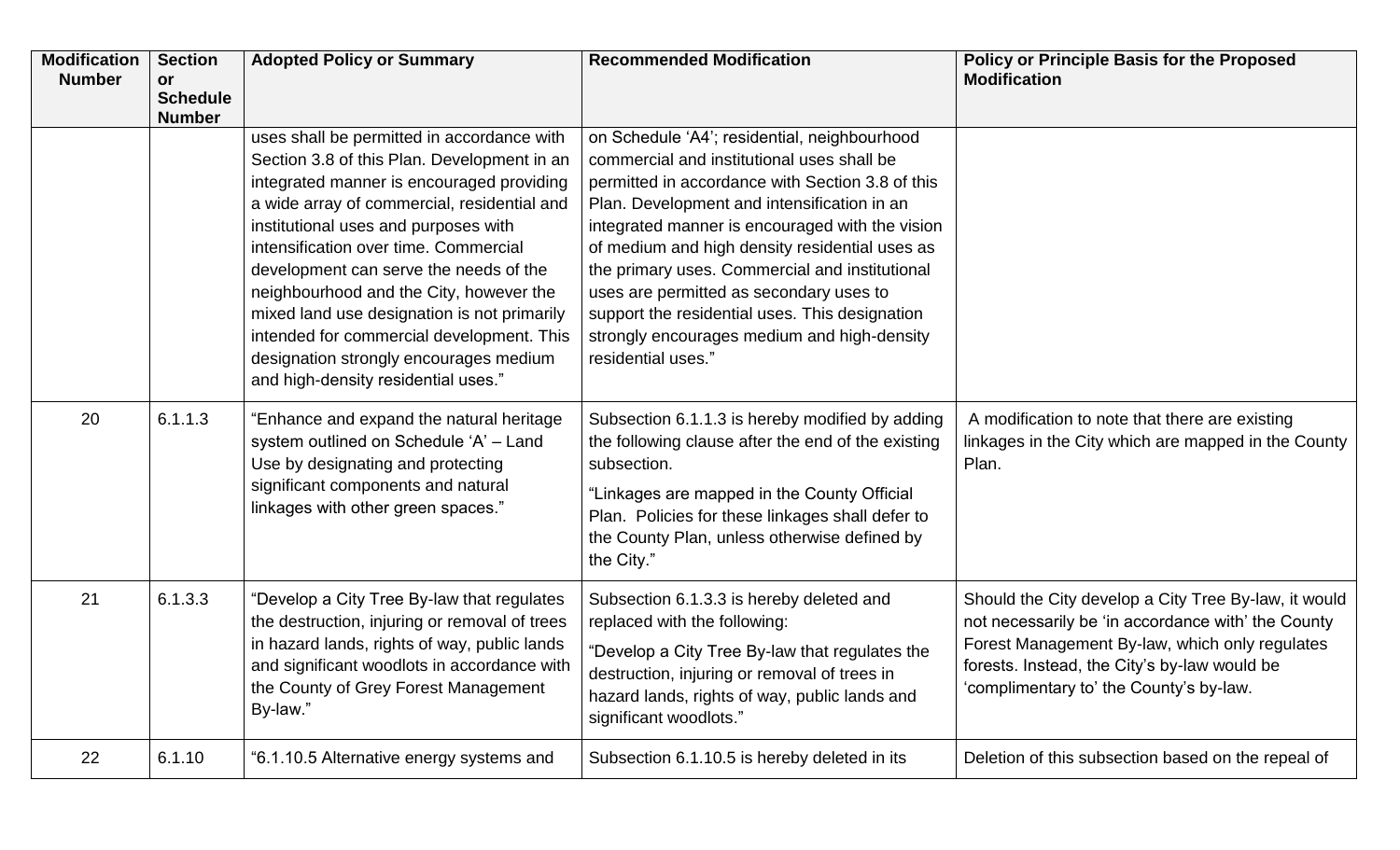| <b>Modification</b><br><b>Number</b> | <b>Section</b><br>or<br><b>Schedule</b><br><b>Number</b> | <b>Adopted Policy or Summary</b>                                                                                                                                                                                                                                                                                                                                                                                                                                                                                                                                                                                                                                                                                                                                                                                                              | <b>Recommended Modification</b>                                                                                                                                                                                                                                                                                                                                              | <b>Policy or Principle Basis for the Proposed</b><br><b>Modification</b>                                                        |
|--------------------------------------|----------------------------------------------------------|-----------------------------------------------------------------------------------------------------------------------------------------------------------------------------------------------------------------------------------------------------------------------------------------------------------------------------------------------------------------------------------------------------------------------------------------------------------------------------------------------------------------------------------------------------------------------------------------------------------------------------------------------------------------------------------------------------------------------------------------------------------------------------------------------------------------------------------------------|------------------------------------------------------------------------------------------------------------------------------------------------------------------------------------------------------------------------------------------------------------------------------------------------------------------------------------------------------------------------------|---------------------------------------------------------------------------------------------------------------------------------|
|                                      |                                                          | renewable energy systems shall locate in<br>accordance with provincial and federal<br>requirements. Within the area of Niagara<br>Escarpment Development Control, a<br>Development Permit is required for any<br>proposed alternative energy systems and<br>renewable energy systems. These systems<br>shall be designed and constructed to<br>minimize impacts on surrounding land<br>uses. Proponents are encouraged to<br>undertake sufficient public notice and<br>consultation to ensure members of the<br>community and the City have sufficient<br>opportunity to provide comment on the<br>proposed facilities to the proponent and/or<br>approval authority. The City will review<br>proposals for such systems to assess<br>impacts on City services and infrastructure<br>and in consideration of other policies of this<br>Plan." | entirety.                                                                                                                                                                                                                                                                                                                                                                    | the Green Energy Act.                                                                                                           |
| 23                                   | 6.1.12<br>and<br>6.1.12.1                                | "The Clean Water Act, 2006, was created<br>to ensure the quality and quantity of<br>municipal drinking water supplies are<br>protected from contamination and other<br>adverse effects due to incompatible land<br>uses and activities. As required by the<br>Clean Water Act, all municipal decisions,<br>including those made under the Planning                                                                                                                                                                                                                                                                                                                                                                                                                                                                                            | Sections 6.1.12 and 6.1.12.1 are hereby deleted<br>and placed by the following:<br>"The City shall require that all decisions,<br>including those made under the Planning Act<br>and Condominium Act, conform to the significant<br>drinking water threat policies found in the Grey<br>Sauble Source Protection Plan approved by the<br>MECP on October 16, 2015, as may be | Some minor changes to this section to reflect the<br>fact that there are no Municipal Wellhead Protection<br>Areas in the City. |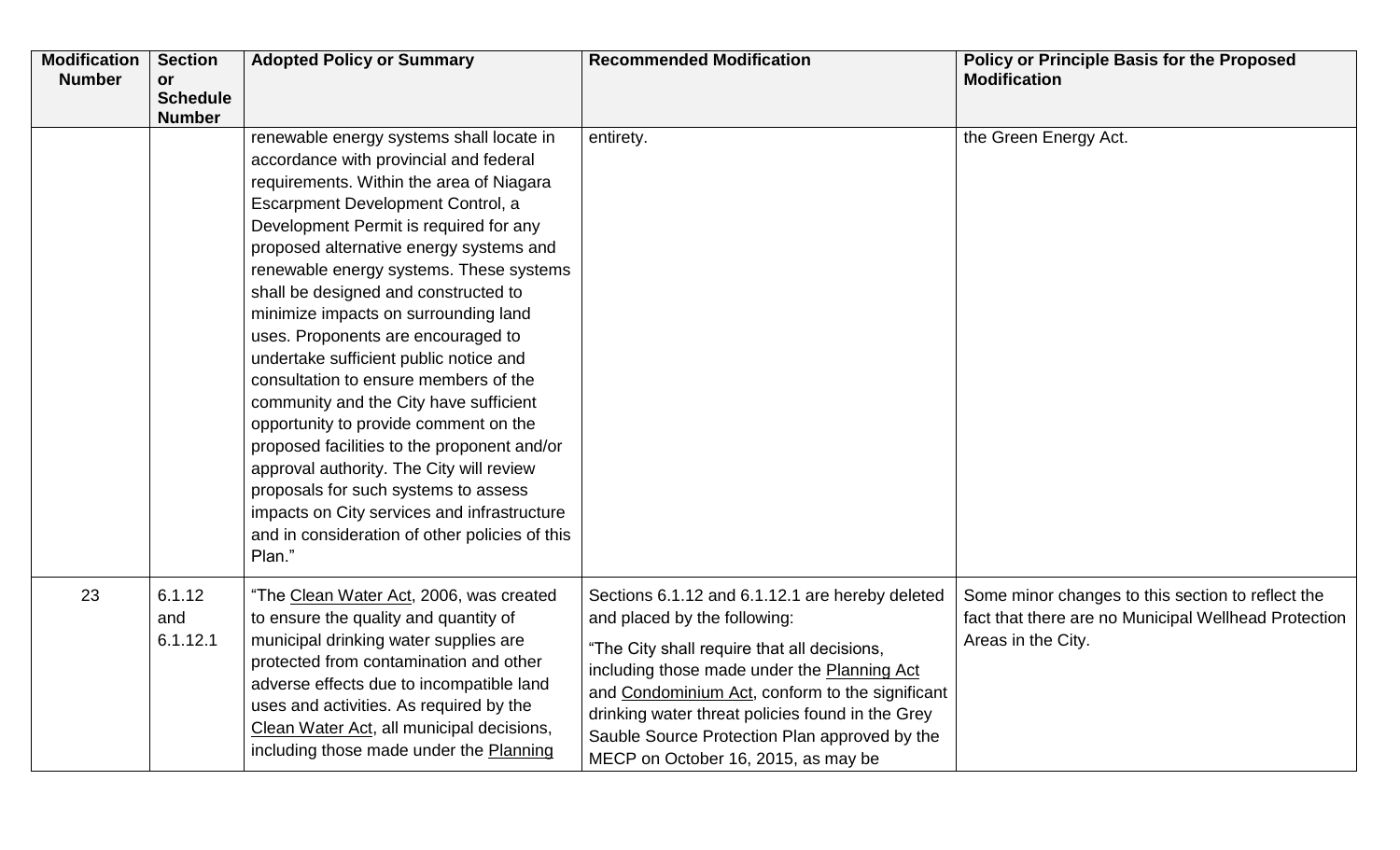| <b>Modification</b> | <b>Section</b>        | <b>Adopted Policy or Summary</b>               | <b>Recommended Modification</b>                                                  | <b>Policy or Principle Basis for the Proposed</b> |
|---------------------|-----------------------|------------------------------------------------|----------------------------------------------------------------------------------|---------------------------------------------------|
| <b>Number</b>       | or<br><b>Schedule</b> |                                                |                                                                                  | <b>Modification</b>                               |
|                     | <b>Number</b>         |                                                |                                                                                  |                                                   |
|                     |                       | Act and Condominium Act, will conform to       | amended.                                                                         |                                                   |
|                     |                       | the significant drinking water threat policies | The following policies acknowledge and protect                                   |                                                   |
|                     |                       | found in the Grey Sauble Source Protection     | municipal drinking water sources:                                                |                                                   |
|                     |                       | Plan-that was approved by the MECP on          |                                                                                  |                                                   |
|                     |                       | October 16, 2015.                              | a. Municipal Intake Protection Zones (IPZs)                                      |                                                   |
|                     |                       | The following policies acknowledge and         | as identified through the Drinking Water<br>Source Protection (DWSP) program are |                                                   |
|                     |                       | protect municipal drinking water sources:      | shown in the County Official Plan and                                            |                                                   |
|                     |                       | a. Municipal Wellhead Protection               | shall be considered a special protection                                         |                                                   |
|                     |                       | Areas (WHPAs), and Municipal                   | area within which the requirements of                                            |                                                   |
|                     |                       | Intake Protection Zones (IPZs) as              | Section 6.1.12b must be fulfilled prior to                                       |                                                   |
|                     |                       | identified through the Drinking                | new development or redevelopment in                                              |                                                   |
|                     |                       | Water Source Protection (DWSP)                 | these areas.                                                                     |                                                   |
|                     |                       | program are shown in the County                | b. Municipal IPZ boundaries may be                                               |                                                   |
|                     |                       | Official Plan and shall be                     | modified by Amendment to the County                                              |                                                   |
|                     |                       | considered a special protection area           | Official Plan where the geographic extent                                        |                                                   |
|                     |                       | within which the requirements of               | of the Municipal IPZ is modified through                                         |                                                   |
|                     |                       | Section 6.1.12b must be fulfilled              | further study. Further it is acknowledged                                        |                                                   |
|                     |                       | prior to new development or                    | that these boundaries may be subject to                                          |                                                   |
|                     |                       | redevelopment in these areas.                  | change or refinement as part of the                                              |                                                   |
|                     |                       | b. A Municipal WHPA or Municipal IPZ           | DWSP process. The City will endeavor to                                          |                                                   |
|                     |                       | boundary may be modified by                    | work with the County to keep the<br>information current and will consult with    |                                                   |
|                     |                       | Amendment to the County Official               | DWSP staff on an application, or site-                                           |                                                   |
|                     |                       | Plan where the geographic extent of            | specific basis, where required.                                                  |                                                   |
|                     |                       | the Municipal WHPA or Municipal                | Establishment of a new Municipal IPZ                                             |                                                   |
|                     |                       | IPZ is modified through further                | shall be subject to an amendment                                                 |                                                   |
|                     |                       | study or where the use of a                    | concurrently with the Class                                                      |                                                   |
|                     |                       | municipal well is to be discontinued.          | Environmental Assessment process.                                                |                                                   |
|                     |                       | Further it is acknowledged that                |                                                                                  |                                                   |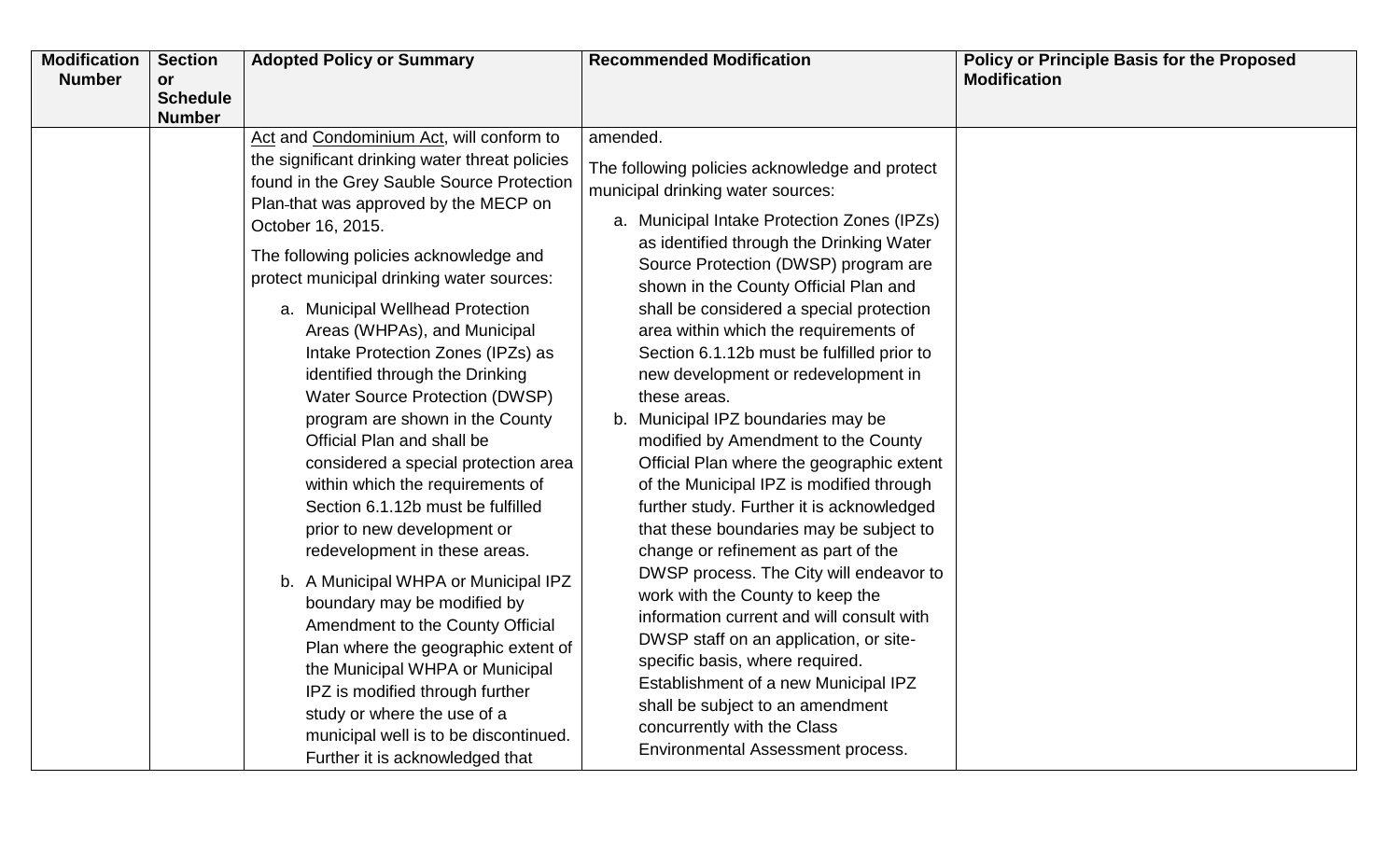| <b>Modification</b> | <b>Section</b>        | <b>Adopted Policy or Summary</b>      | <b>Recommended Modification</b>                | <b>Policy or Principle Basis for the Proposed</b> |
|---------------------|-----------------------|---------------------------------------|------------------------------------------------|---------------------------------------------------|
| <b>Number</b>       | or<br><b>Schedule</b> |                                       |                                                | <b>Modification</b>                               |
|                     | <b>Number</b>         |                                       |                                                |                                                   |
|                     |                       | these boundaries may be subject to    | a. Any Planning Act applications proposed      |                                                   |
|                     |                       | change or refinement as part of the   | within IPZs are subject to a review by the     |                                                   |
|                     |                       | DWSP process. The City will           | City and the City's Risk Management            |                                                   |
|                     |                       | endeavor to work with the County to   | Official to assess the risks of such uses      |                                                   |
|                     |                       | keep the information current and will | to potentially contaminate groundwater         |                                                   |
|                     |                       | consult with DWSP staff on an         | or surface water and, based on this            |                                                   |
|                     |                       | application, or site-specific basis,  | assessment, to determine whether or not        |                                                   |
|                     |                       | where required. Establishment of a    | a Hydrogeological Study or                     |                                                   |
|                     |                       | new Municipal WHPA or Municipal       | Environmental Impact Study is required         |                                                   |
|                     |                       | IPZ shall be subject to an            | to the satisfaction of the City and the        |                                                   |
|                     |                       | amendment concurrently with the       | City's Risk Management Official. A             |                                                   |
|                     |                       | <b>Class Environmental Assessment</b> | Hydrogeological Study must be                  |                                                   |
|                     |                       | process.                              | completed by qualified individuals.            |                                                   |
|                     |                       | c. Any Planning Act applications      | Where a Hydrogeological Study is required to   |                                                   |
|                     |                       | proposed within the Municipal         | identify any impacts or mitigation measures on |                                                   |
|                     |                       | <b>WHPAs or Municipal IPZs are</b>    | Municipal IPZs; the study will be scoped based |                                                   |
|                     |                       | subject to a review by the City and   | on the nature of the development being         |                                                   |
|                     |                       | the City's Risk Management Official   | proposed."                                     |                                                   |
|                     |                       | to assess the risks of such uses to   |                                                |                                                   |
|                     |                       | potentially contaminate groundwater   |                                                |                                                   |
|                     |                       | or surface water and, based on this   |                                                |                                                   |
|                     |                       | assessment, to determine whether      |                                                |                                                   |
|                     |                       | or not a Hydrogeological Study or     |                                                |                                                   |
|                     |                       | <b>Environmental Impact Study is</b>  |                                                |                                                   |
|                     |                       | required to the satisfaction of the   |                                                |                                                   |
|                     |                       | City and the City's Risk              |                                                |                                                   |
|                     |                       | Management Official. A                |                                                |                                                   |
|                     |                       | Hydrogeological Study or              |                                                |                                                   |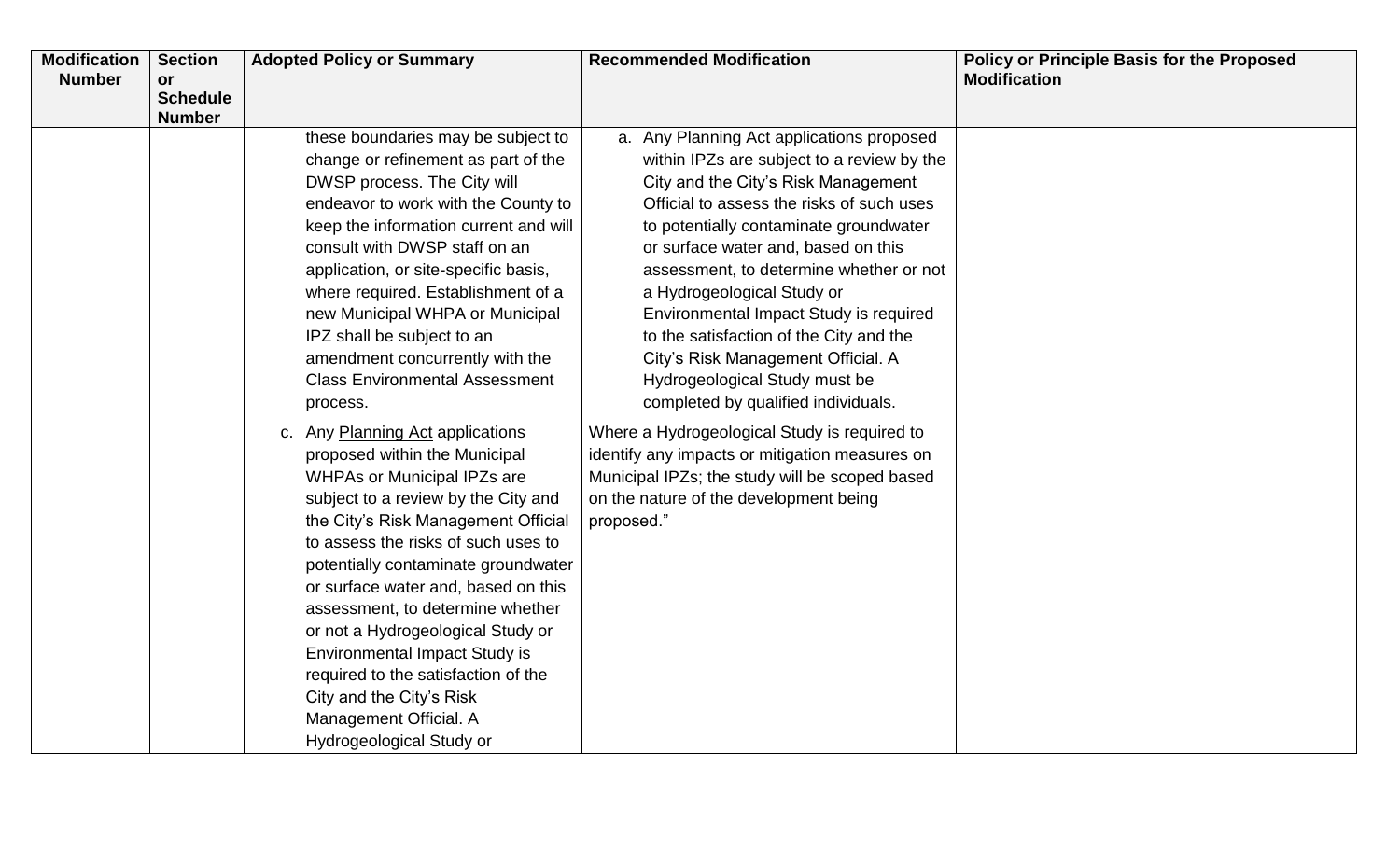| <b>Modification</b><br><b>Number</b> | <b>Section</b><br><b>or</b><br><b>Schedule</b><br><b>Number</b> | <b>Adopted Policy or Summary</b>                                                                                                                                                                                                                                                                                                                                                                                                                                                                  | <b>Recommended Modification</b>                                                                                                                                                                                                                                                                                                                                                                                                                                                                                                                                                                                                                                                                                                                                                   | <b>Policy or Principle Basis for the Proposed</b><br><b>Modification</b>                                                                                       |
|--------------------------------------|-----------------------------------------------------------------|---------------------------------------------------------------------------------------------------------------------------------------------------------------------------------------------------------------------------------------------------------------------------------------------------------------------------------------------------------------------------------------------------------------------------------------------------------------------------------------------------|-----------------------------------------------------------------------------------------------------------------------------------------------------------------------------------------------------------------------------------------------------------------------------------------------------------------------------------------------------------------------------------------------------------------------------------------------------------------------------------------------------------------------------------------------------------------------------------------------------------------------------------------------------------------------------------------------------------------------------------------------------------------------------------|----------------------------------------------------------------------------------------------------------------------------------------------------------------|
|                                      |                                                                 | Environment Impact Study must be<br>completed by qualified individuals.<br>Where an Environmental Impact Study or<br>Hydrogeological Study is required to<br>identify any impacts or mitigation measures<br>on the Municipal WHPAs or Municipal IPZs;<br>such studies will be scoped based on the<br>nature of the development being<br>proposed."                                                                                                                                                |                                                                                                                                                                                                                                                                                                                                                                                                                                                                                                                                                                                                                                                                                                                                                                                   |                                                                                                                                                                |
| 24                                   | 9.9.1.1<br>and<br>9.9.1.2                                       | 9.9.1.1<br>"The City shall monitor and review this Plan<br>in accordance with the requirements of the<br>Planning Act including but not limited to a<br>review every five years. The City may<br>review any other master plans or studies in<br>coordination with the review of the Official<br>Plan."<br>9.9.1.2<br>"The ten-year review of this Plan shall meet<br>the public meeting requirements of the<br>Planning Act and be held by City Council or<br>a designated Committee of Council." | Subsections 9.9.1.1 and 9.9.1.2 of the Plan are<br>hereby deleted and replaced by the following:<br>9.9.1.1<br>"The City shall monitor and review this Plan in<br>accordance with the requirements of the<br>Planning Act. An initial review will be completed<br>10 years into the Plan, with subsequent reviews<br>every five years thereafter. The City may choose<br>to review the Plan more frequently than the<br>requirements of the Planning Act. The City may<br>review any other master plans or studies in<br>coordination with the review of the Official Plan."<br>9.9.1.2<br>"The five and ten-year reviews of this Plan shall<br>meet the public meeting requirements of the<br>Planning Act and be held by City Council or a<br>designated Committee of Council." | As per section 26(1.1) of the Planning Act, an<br>official plan shall be reviewed within 10 years after it<br>comes into effect, and every 5 years thereafter. |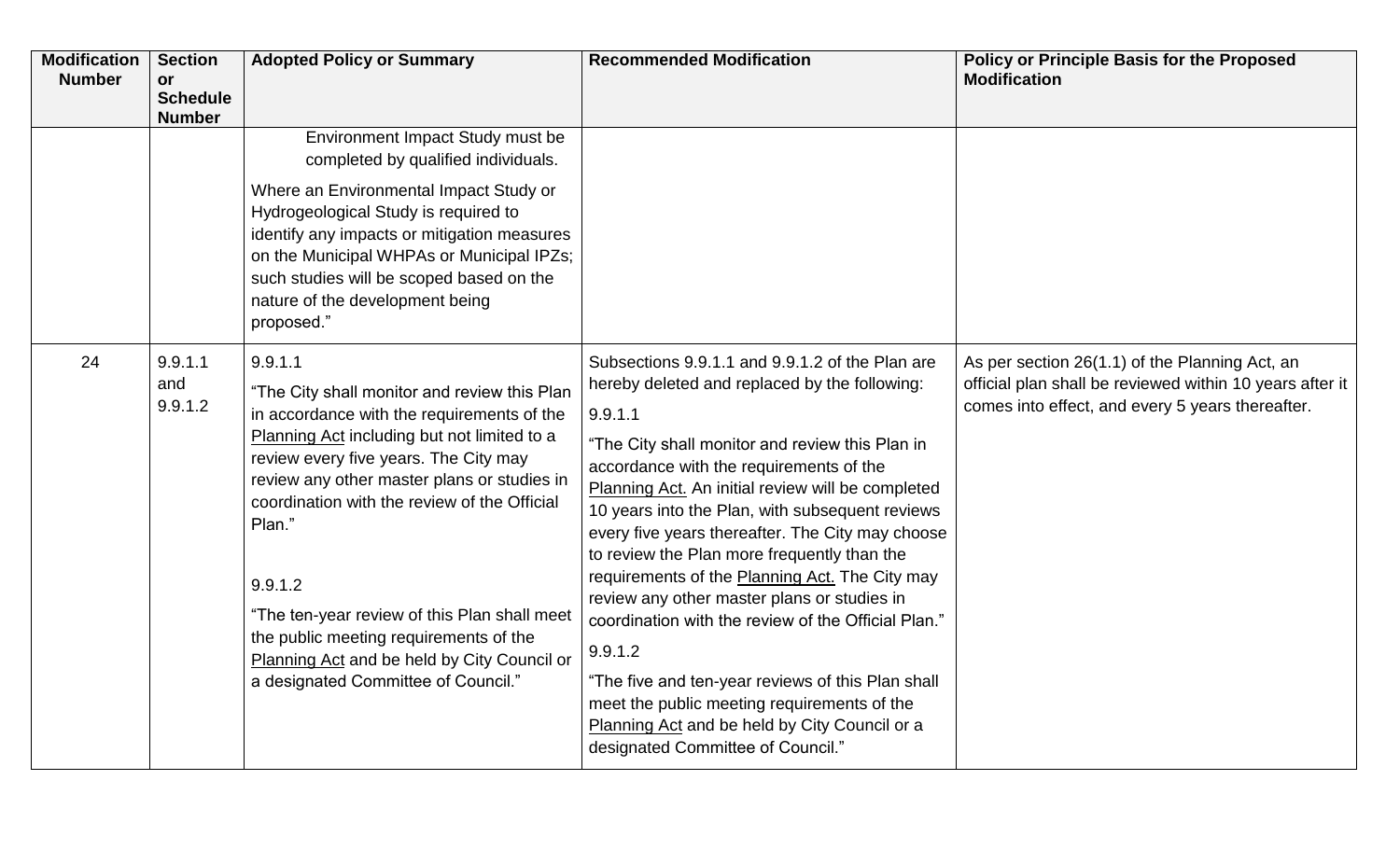| <b>Modification</b><br><b>Number</b> | <b>Section</b><br><b>or</b><br><b>Schedule</b><br><b>Number</b> | <b>Adopted Policy or Summary</b>     | <b>Recommended Modification</b>                                                               | <b>Policy or Principle Basis for the Proposed</b><br><b>Modification</b>                                                       |
|--------------------------------------|-----------------------------------------------------------------|--------------------------------------|-----------------------------------------------------------------------------------------------|--------------------------------------------------------------------------------------------------------------------------------|
| 25                                   | Schedule<br>U                                                   | Correction of a minor mapping error. | Schedule C is hereby deleted by a new<br>Schedule C.<br>Link to modified Schedule C           | A minor mapping change to correct the former<br>railway that inadvertently 'ended' at Highway 26 on<br>the adopted Schedule C. |
| 26                                   | Schedule<br>A <sub>2</sub>                                      | Correction of a minor mapping error. | Schedule A2 is hereby deleted by a new<br>Schedule A2.<br><b>Link to modified Schedule A2</b> | On the adopted Schedule A2 there was a trail<br>missing south of 8 <sup>th</sup> Street East.                                  |

Dated at Owen Sound this 25<sup>th</sup> day of January 2022

<u>[Selwyn J. Hicks](https://na4.documents.adobe.com/verifier?tx=CBJCHBCAABAAb-Lf8mDRwgQU_bepx4rPDZ9SriuzlIAK) (Jan 21, 2022 17:31 EST)</u>

Selwyn Hicks Warden County of Grey